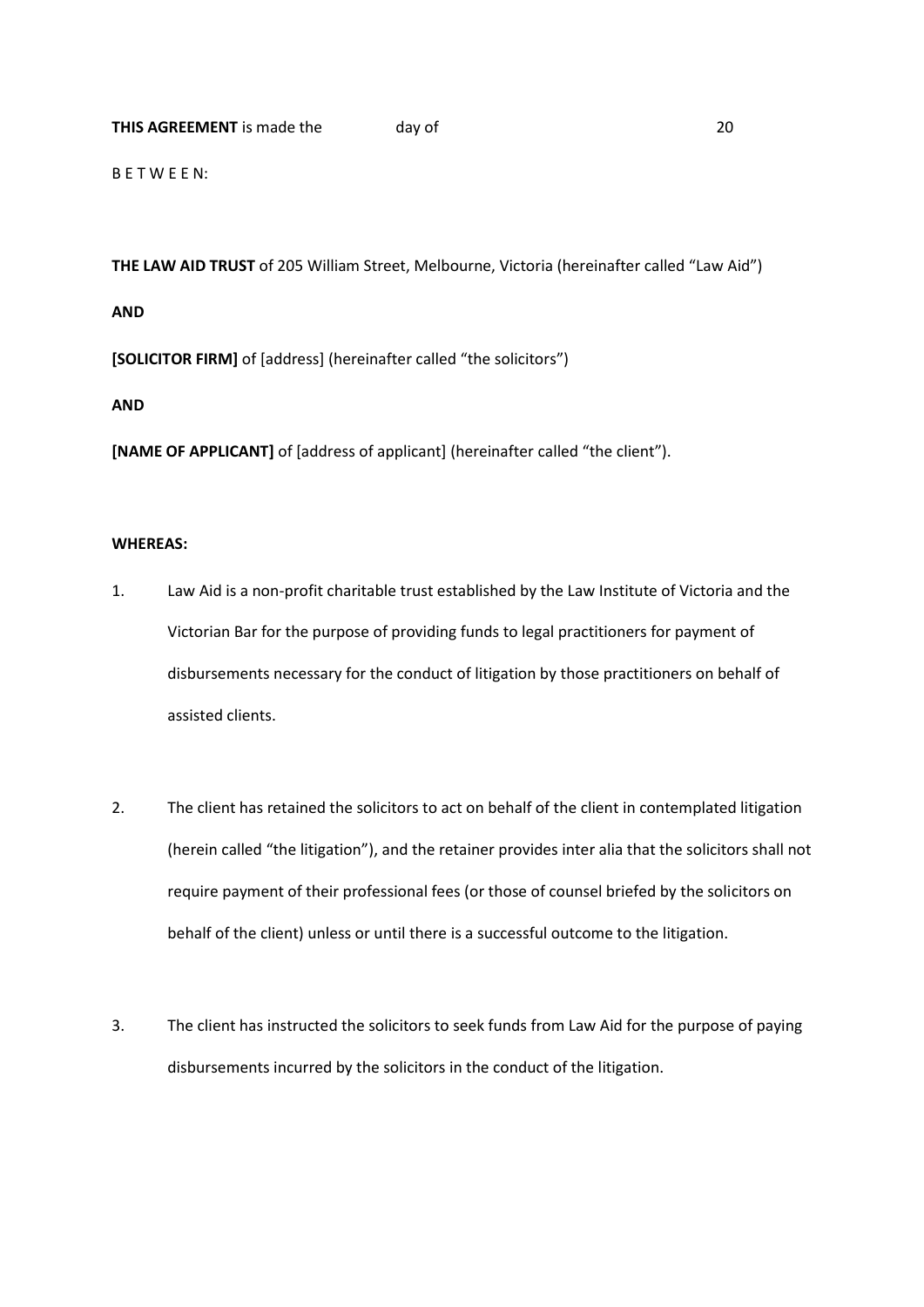4. The solicitors wish to act for the client in the litigation on a no win/no fee basis so that if a successful outcome can be achieved by verdict or settlement in favour of the client the solicitors will receive payment for their professional costs.

**NOW IT IS AGREED** between Law Aid, the solicitors and the client:

- 1. (a) Law Aid agrees to provide assistance by way of payments to the solicitors to be used solely for the purposes of paying the disbursements which are incurred in contemplation of, or in the conduct of, the litigation on an on-going basis as is necessary and as is authorised by Law Aid.
	- (b) The amount provided by Law Aid will be in its absolute discretion. Without prejudice to the generality of the foregoing, Law Aid may:
		- **.** fix a dollar limit on the amount to be provided
		- **.** agree to fund certain disbursements only; and
		- **.** terminate its assistance at any time

without being obliged to provide any reason.

- 2. In consideration of Law Aid agreeing to provide assistance as set out in clause 1 hereof, the solicitors undertake to Law Aid:
	- (a) Notwithstanding any provision of Part 4 of the **Legal Practice Act** 1996 or Part 3.4 of the **Legal Profession Act** 2004, they will not charge the client (or anyone else) any professional fees at all in respect of the litigation, except on the successful outcome of the litigation by verdict or settlement in favour of the client.
	- (b) They will not brief counsel to undertake any work on behalf of the client on any basis other than one in which counsel agrees to waive all professional fees, except upon successful outcome of the litigation by verdict or settlement.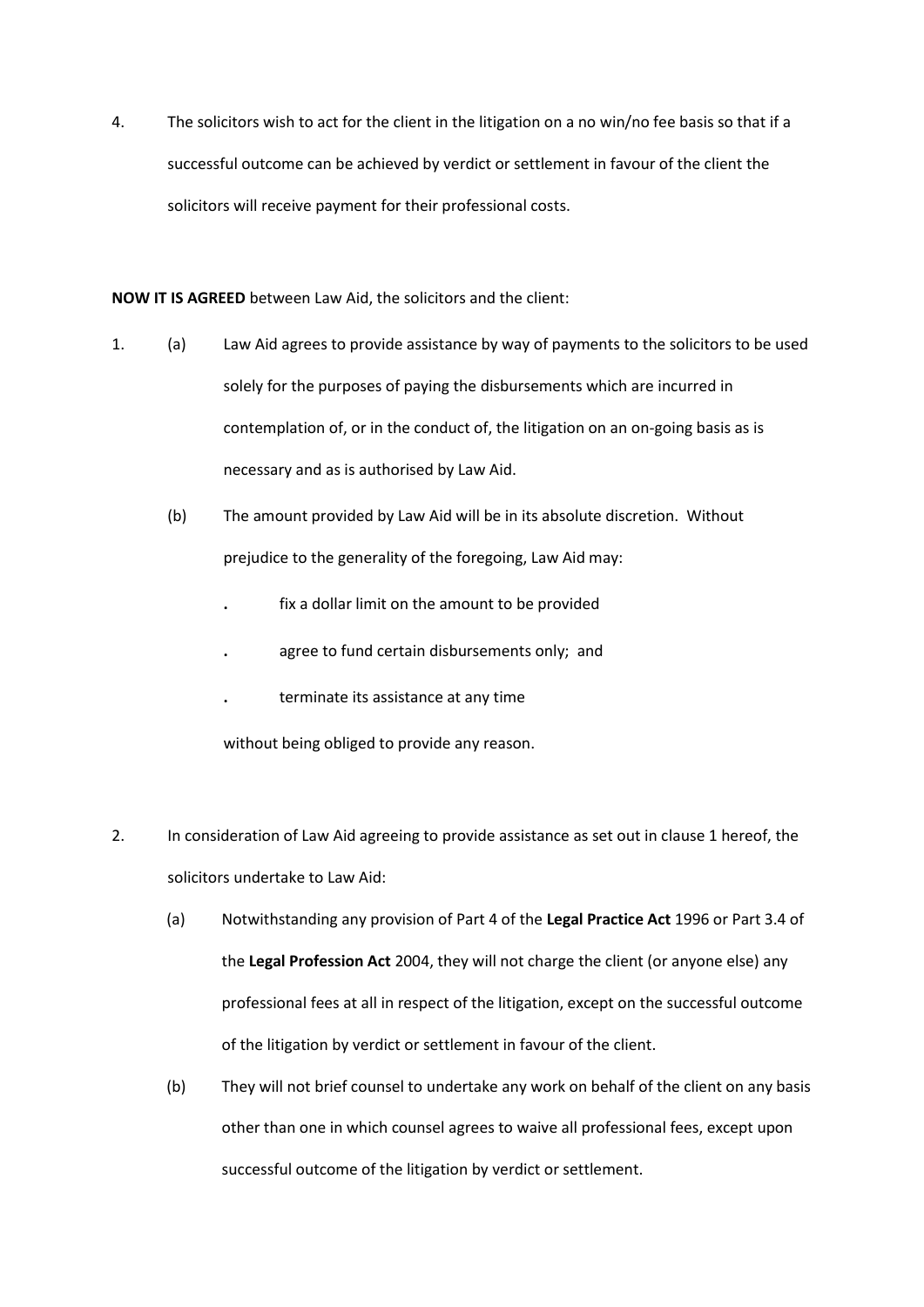- (c) They will promptly provide to Law Aid such information regarding the litigation or the client insofar as it relates to the litigation as Law Aid may from time to time require.
- (d) They will provide a report as to progress in the litigation to Law Aid every three (3) months. The first report is to be made three (3) months after they have been advised in writing that assistance has been granted.
- (e) They will ensure that any Terms of Settlement or Deed of Release entered into by or on behalf of the client contains a provision authorising disclosure of all relevant information to Law Aid.
- (f) Notwithstanding anything contained in this clause, the total professional fees that may be charged by the solicitors and all counsel shall not exceed the amount actually recovered by the client in the litigation less any monies payable to Law Aid under this agreement.
- 3. In consideration of the agreement by Law Aid to provide the assistance referred to in clause 1 hereof, the client agrees to instruct the solicitors to provide any requested information to Law Aid concerning the client and the litigation, to provide such information to the solicitors as is necessary to enable the solicitors to comply with such requests, and hereby waives any and all privilege which may but for this waiver attach or apply to such information.
- 4. In further consideration of the agreement by Law Aid to provide the assistance referred to in clause 1 hereof:
	- (a) the client agrees to instruct the solicitors to deduct five and a half  $(5\frac{1}{2})$  percentum of the quantum of any judgment in or settlement of the litigation, which sum is to be paid forthwith by the solicitors on the client's behalf to Law Aid;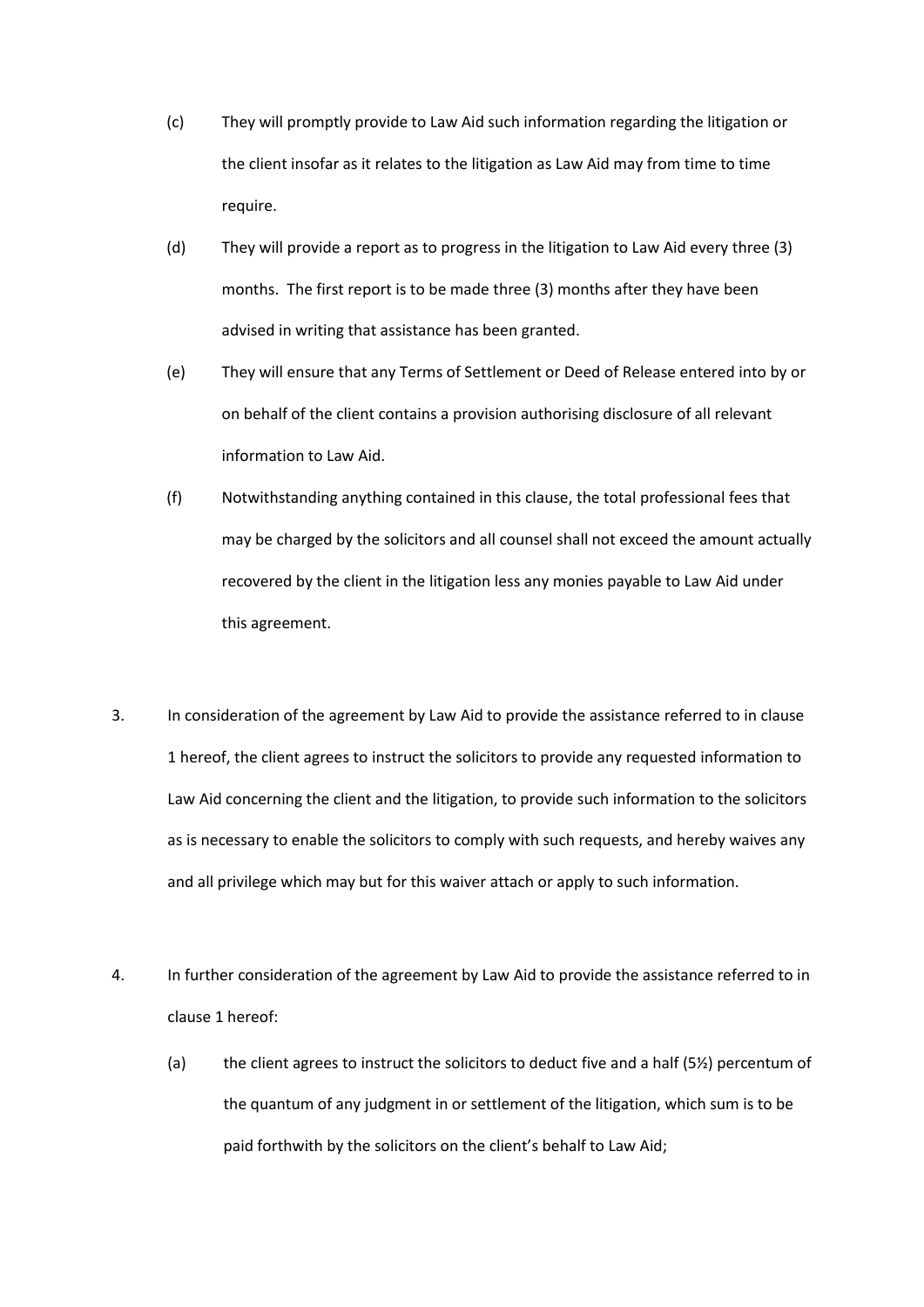- (b) in the event that a judgment or settlement of the litigation includes a non-monetary component (for example, an order for the transfer of specific property), then for the purposes of this clause, the reasonable value of such non-monetary component shall be reasonably determined by the trustees of Law Aid and this component shall be considered part of the quantum of any judgment or settlement referred to in this clause for the purposes of determining the amount payable to Law Aid;
- (c) in the event that a settlement inclusive of costs is entered into, the client agrees to abide by a determination made by the solicitors and Law Aid jointly as to the division of the settlement monies as between damages and costs;
- (d) the client hereby agrees to instruct the solicitors to deduct from any judgment in or settlement obtained in the litigation and to repay to Law Aid all sums provided by Law Aid by way of assistance in the litigation pursuant to this agreement. For the purposes of this sub-clause, any such sums shall include any tax liability that may be incurred by Law Aid with respect to any monies repaid to it pursuant to this subclause;
- (e) in the event that any Act or Regulation prevents the deduction by the solicitors from any judgment or settlement of the litigation of any of the amounts referred to in sub-clauses (a) to (d) above, the client agrees to pay all such amounts to Law Aid within 42 days of the entry of judgment or the date of settlement of the litigation.
- 5. The amount of five and a half (5½) percentum of the quantum of judgment or settlement referred to in clause 4 above is "the fee" for the purposes of section 40C of the *Legal Aid Act* 1978.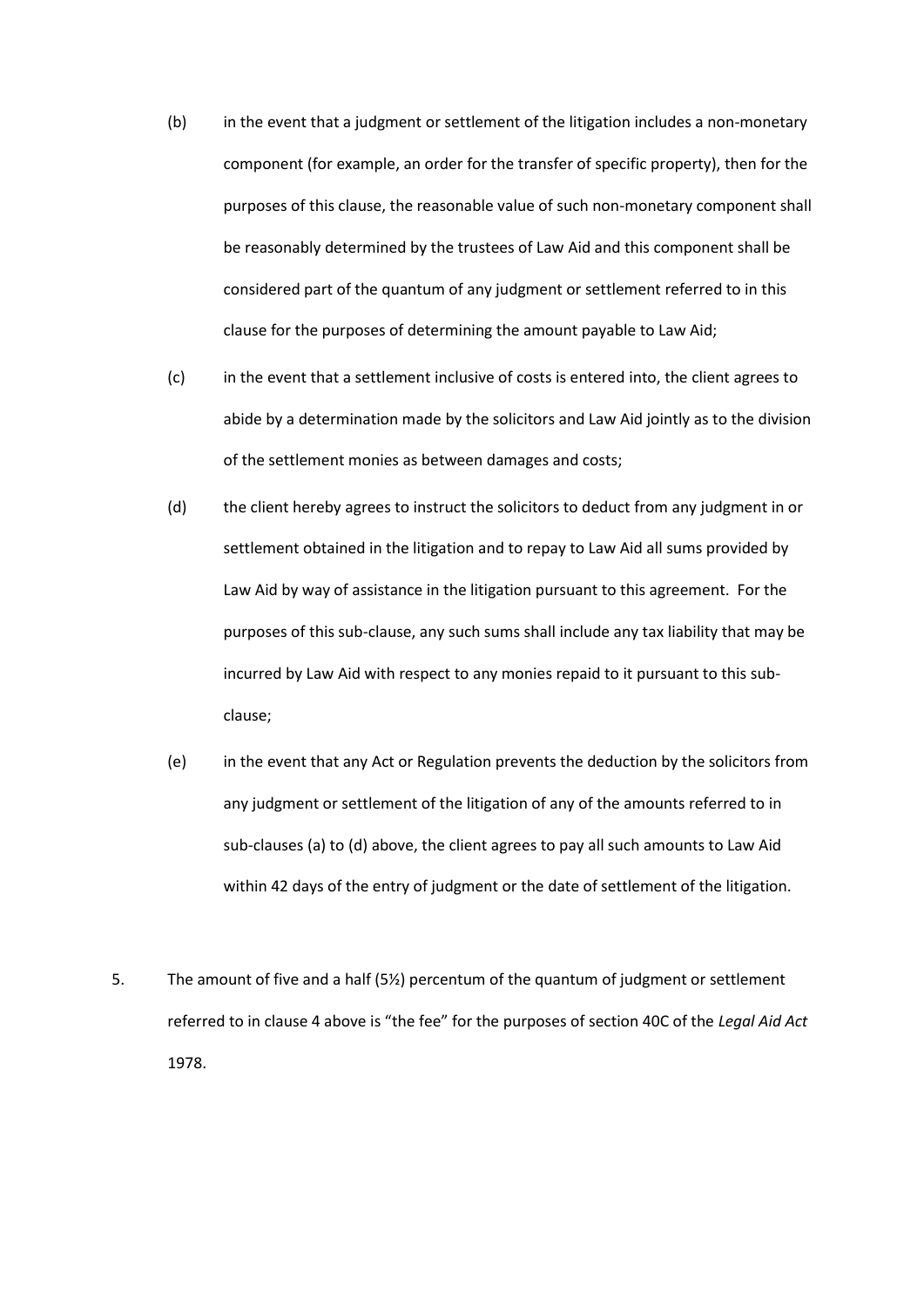- 6. In the event that the litigation consists of preliminary proceedings seeking leave to extend time to commence a proceeding or seeking leave to commence a proceeding, then the five and a half (5½) per cent fee referred to in clauses 4 and 5 above is payable from and/or in respect of the amount recovered by settlement or judgment in the ultimate proceeding for damages or other relief.
- 7. In consideration of Law Aid agreeing to provide assistance as set out in clause 1 hereof, the solicitors agree that upon the proceeds of judgment or settlement of the litigation coming into the hands of the solicitors, the solicitors shall (unless otherwise prohibited by any Act or Regulation):
	- (a) retain a sufficient amount of such settlement or judgment to enable the amounts required to be paid to Law Aid pursuant to this agreement to be so paid; and
	- (b) pay to Law Aid the amounts required by this agreement to be so paid.
- 8. Where the nature of the proceedings is such that court approval is necessary to effect a compromise the parties agree to abide by the orders of the court. The litigation guardian in such proceedings, as a party to this agreement, undertakes to consent, if required by the court, to the payment out of court to Law Aid the total sum payable under this agreement.
- 9. In the event that the client should seek to dispense with the services of the solicitors the client agrees that the solicitors shall retain the conduct of proceedings on his/her behalf until:
	- (a) new solicitors have been appointed and the client and the new solicitors enter into a new agreement but so that the assistance provided under this agreement was considered assistance provided under the new agreement;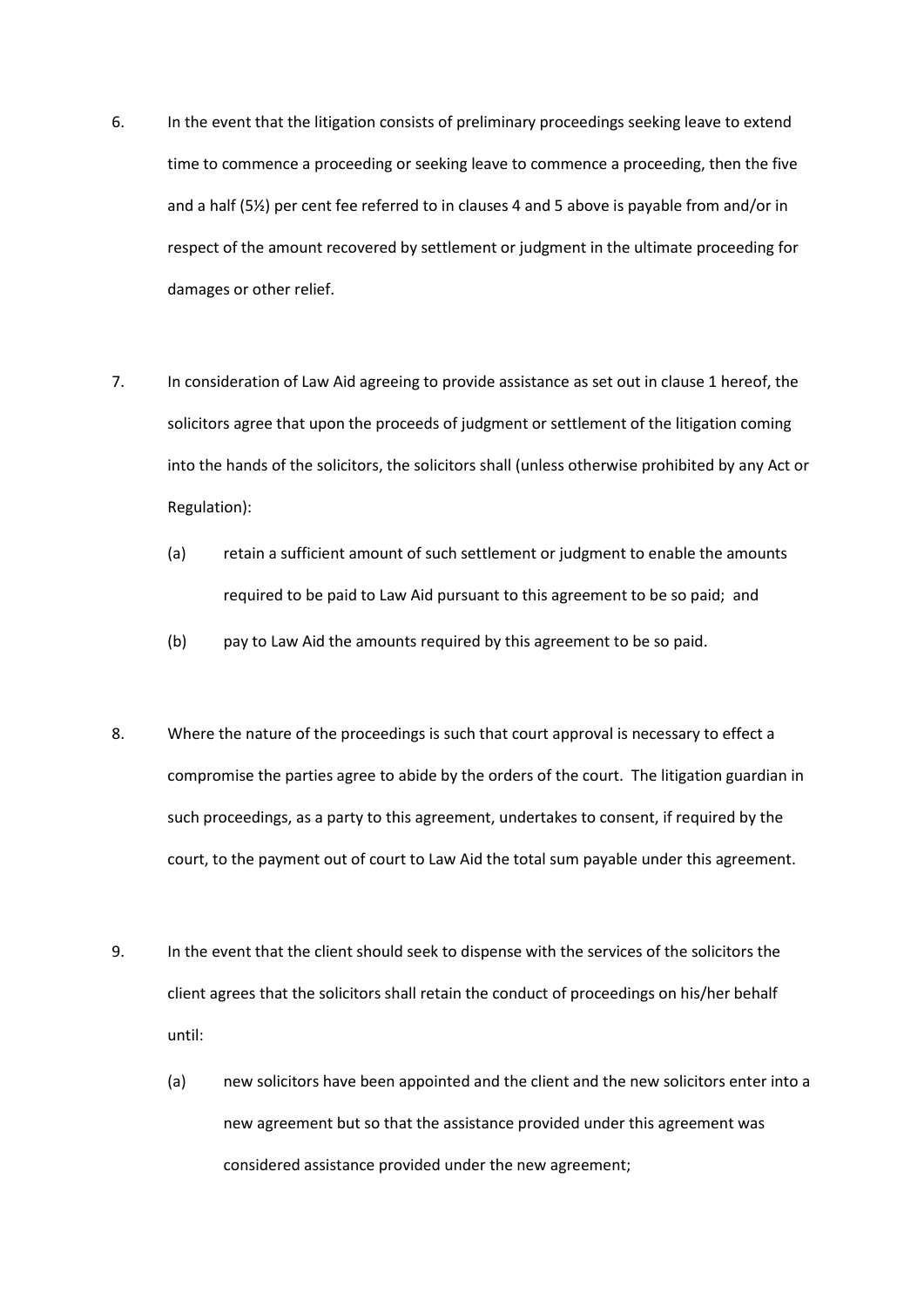- (b) notwithstanding subclause (a), if the client decides not to appoint new solicitors, the terms of this agreement shall continue to have effect but all obligations and requirements imposed on the solicitors shall be assumed by the client directly.
- 10. In the event that the solicitors advise the client that an offer of settlement should be accepted as being in the client's best interests but the client rejects such advice and the matter is not settled, then the solicitors shall immediately advise Law Aid. In addition to any other rights of Law Aid under this agreement, Law Aid shall thereupon be entitled to terminate this agreement and the client shall on demand by Law Aid forthwith reimburse to Law Aid any amounts actually expended or committed to be expended by Law Aid pursuant to this agreement. Notwithstanding Law Aid's termination of this agreement and demand for reimbursement, clause 4 of this agreement shall continue to apply or in the event that the solicitors' services have been dispensed with, the client shall be liable to pay to Law Aid an amount calculated in accordance with that clause.
- 11. For the purposes of this agreement the term "successful outcome" shall mean:
	- (a) in the event of a settlement, the achievement of a result which includes the obtaining of some or all of the relief that was sought from the defendant;
	- (b) in the event of verdict or judgment the achievement of a finding in favour of the client.
- 12. This agreement is entered into in the State of Victoria and shall be governed by and construed in accordance with the laws in Victoria. The parties submit to the jurisdiction of the courts of the State of Victoria.